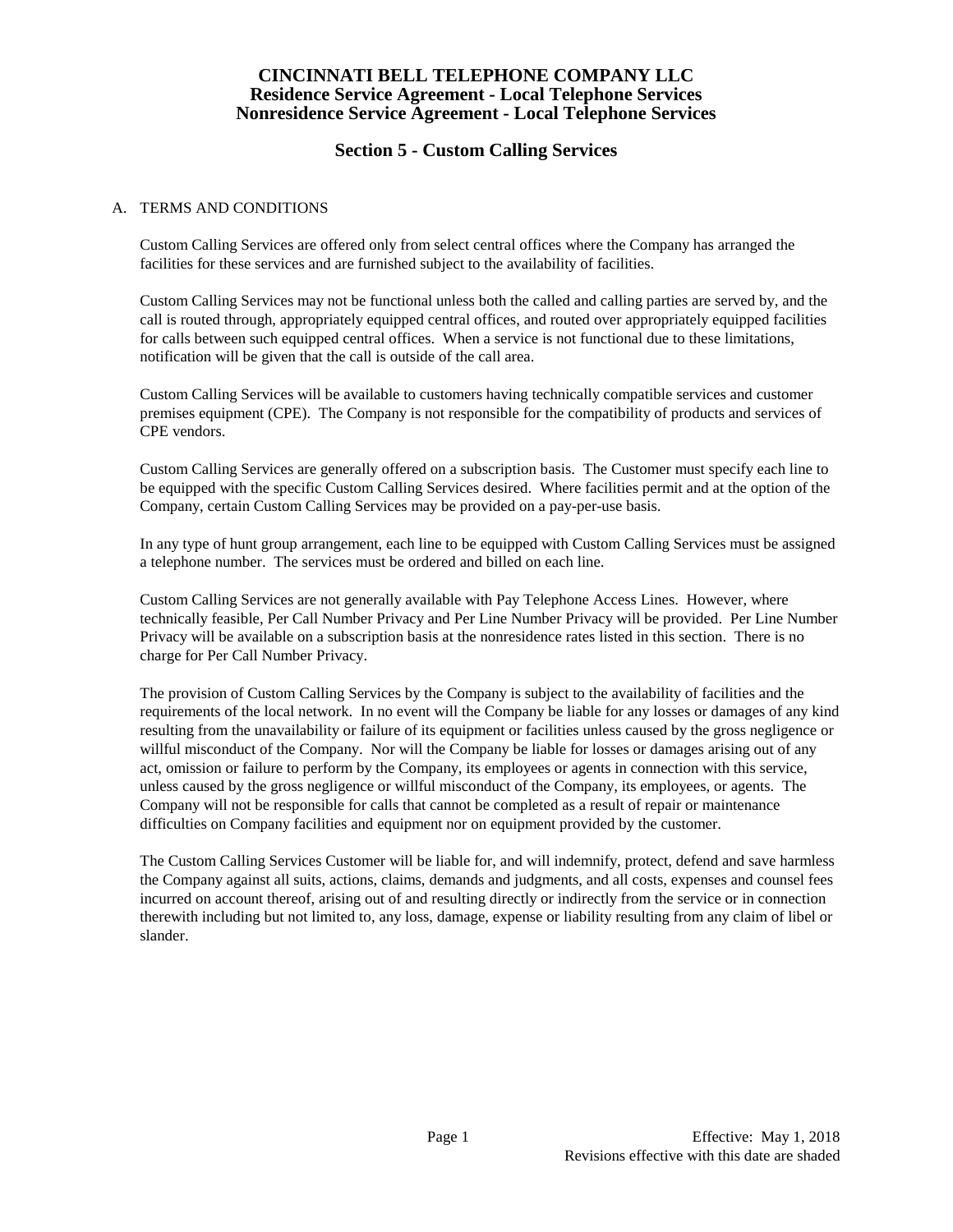# **Section 5 - Custom Calling Services**

## A. TERMS AND CONDITIONS (Continued)

Custom Calling Services (such as Caller ID) which have the potential for disclosure of the calling party's number will only be provided where:

The Company makes available Per Line Number Privacy on a subscription basis to all eligible customers.

The Company makes available Per Line Number Privacy for non-published service customers at no monthly charge. Per Line Number Privacy will be provided to non-published service customers only when requested. Non-published service customers entitled to Per Line Number Privacy at no charge include only those subscribing to non-published service as described in Section 14 of this Agreement.

Per Call Number Privacy will be provided to all eligible customers, at no charge.

Telemarketers are prohibited from blocking the disclosure of their telephone number when placing calls. Upon receiving complaints that a telemarketer is blocking the disclosure of their telephone number, the Company will investigate the complaints and terminate the number privacy service where appropriate.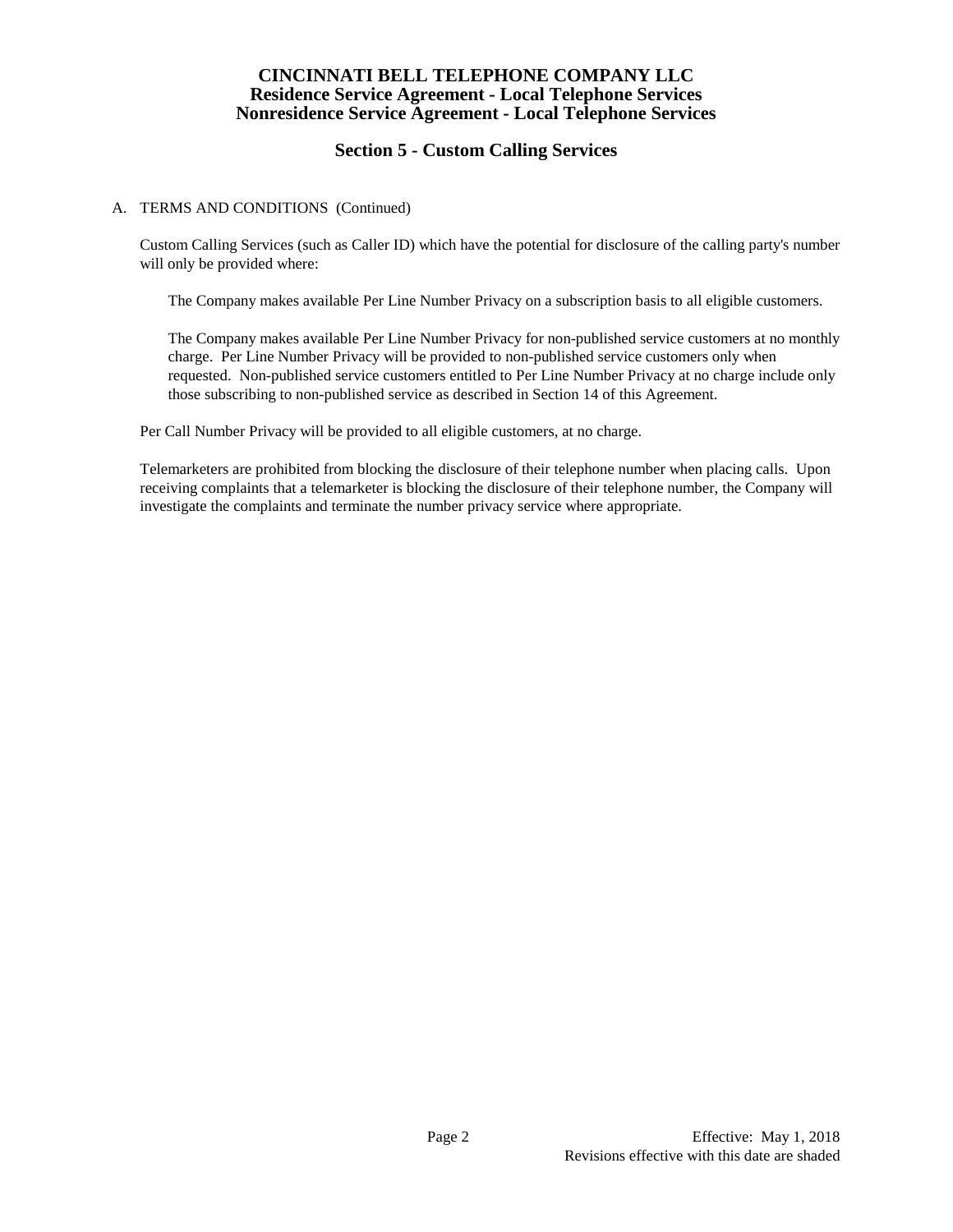# **Section 5 - Custom Calling Services**

## B. SERVICE DESCRIPTIONS

## 1. Anonymous Call Rejection

Anonymous Call Rejection (ACR) allows Customers to automatically reject incoming calls when the call originates from a telephone number which has invoked a blocking feature that prevents the telephone number of the call originating telephone from being delivered to the called party. When ACR is activated on the Customer's line and an incoming call marked "private" is received, the called party's telephone number will not ring. The call will be routed to an announcement and subsequently terminated. The announcement informs the calling party that the called party will not accept the call as long as the calling party's telephone number is not delivered. Incoming calls are checked for acceptance or rejection by ACR regardless of the current state of the ACR subscriber's line (e.g., off hook or idle). The activation and return of the announcement will not be viewed as a completed call.

ACR is available for single line **residence and** nonresidence service customers. It is not available for multi-line hunt group service customers. A service order is required to establish or to discontinue ACR. Once established, the service can be activated and deactivated at the Customer's discretion through the use of pre-assigned access codes.

ACR Customers who also subscribe to any of the following services will not be billed the monthly charge for their ACR service:

Caller ID Calling Name Calling Name and Number Call Return

2. Anywhere Call Forwarding

Anywhere Call Forwarding Service allows Customers **to have** the capability to remotely change the termination of their incoming calls to another telephone line using any tone signaling telephone. The Customer can activate, deactivate, or change the destination number using a personal identification number (PIN).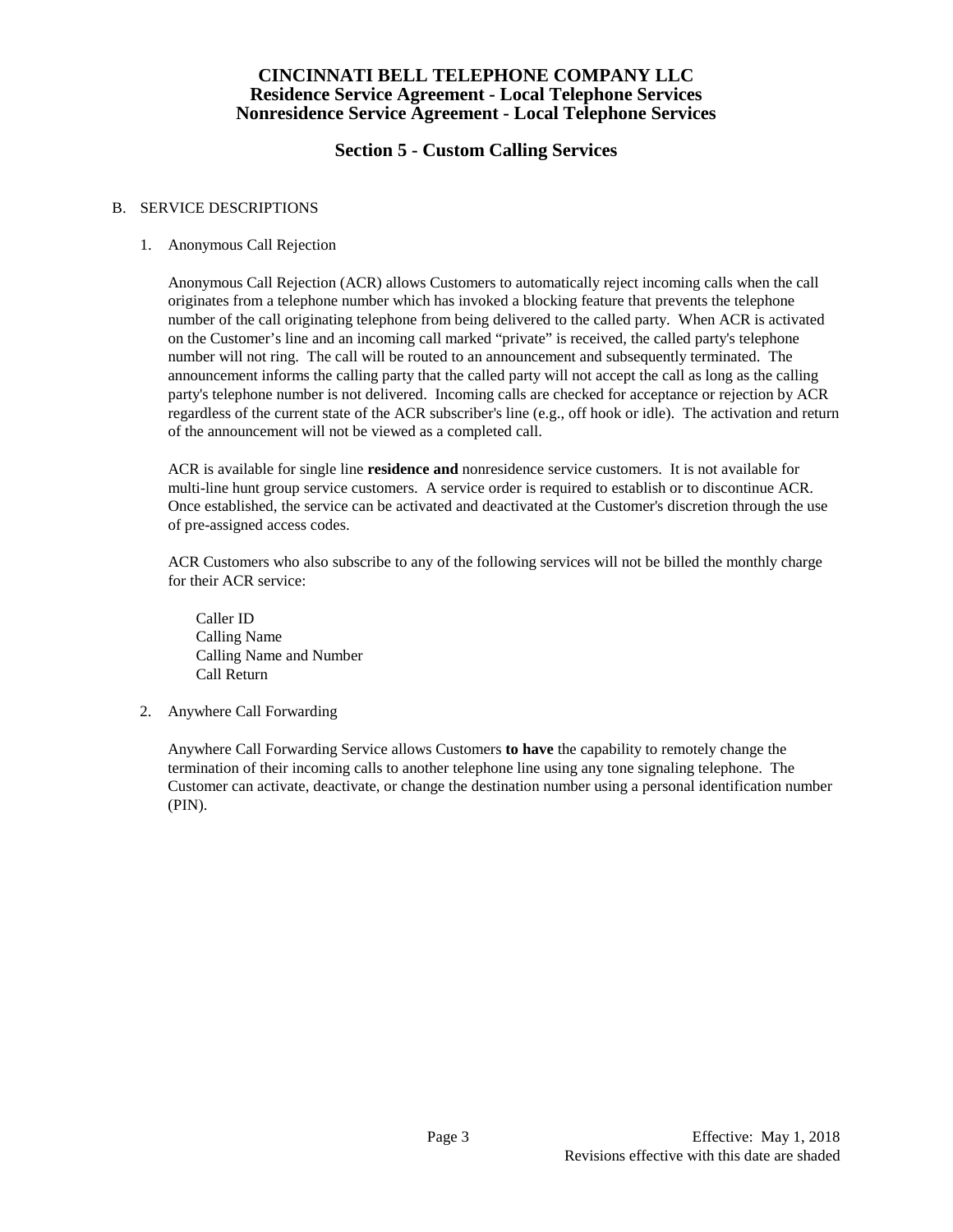# **Section 5 - Custom Calling Services**

#### B. SERVICE DESCRIPTIONS (Continued)

#### 3. Business Manager (this bundle is grandfathered as of 5/1/2018)

The Business Manager Package offers nonresidence customers a bundled service that includes the following:

Calling Name and Number Call Waiting Deluxe Call Forwarding Busy Line Call Forwarding Don't Answer Message Waiting Indicator

Business Manager is applicable on a per line basis and all services must be on the same line. Accounts with additional lines may also subscribe to Business Manager.

Additional Custom Calling services outside the Business Manager bundle may be added to the Customer's line at rates for those additional services.

Customers who subscribe to Business Manager are not eligible to receive additional discounts associated with Custom Calling services.

Customers who discontinue service features (individual or total package) provided under Business Manager and who want to continue with certain features formerly provided in the package will have such services reconnected for them under the terms, conditions, and prices for those services in this section of the Agreement.

4. Call Block (\*60)

Call Block provides the Customer with a way to block calls from certain telephone numbers, which may or may not be known to the Customer.

The Customer can create a screening list of up to six (6) telephone numbers and place them in the network memory through an interactive dialing sequence. The Customer may also activate the service after receiving a call, and thus place the number associated with the call on the Call Block list. In this case, the number is copied automatically from the Customer's incoming memory slot. Once the service is activated by dialing a special code, a calling party's number, if available, is checked against the Customer's Call Block list on every incoming call. If the incoming number matches one of the numbers on the list, the Customer is not alerted by the call and the call terminates to an announcement. If the incoming number does not match one of the numbers on the list or is unavailable, the call terminates to the Customer's line.

When a telephone number on the Call Block screening list also appears on the Priority Forward and/or Priority Call list, the Call Block service will take precedence and the call will be blocked.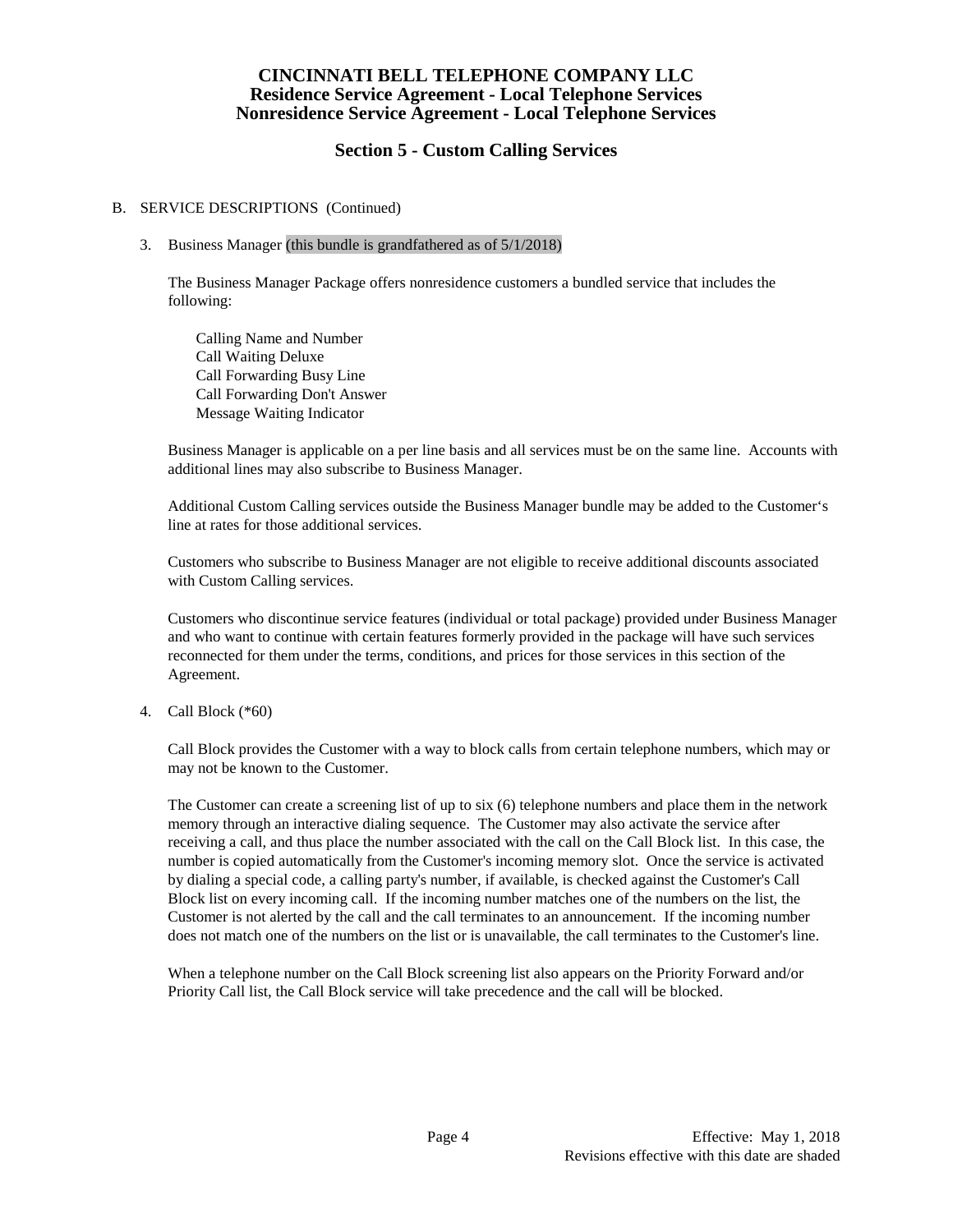# **Section 5 - Custom Calling Services**

### B. SERVICE DESCRIPTIONS (Continued)

5. Call Forwarding Busy Line

Call Forwarding Busy Line allows for forwarding of an incoming call when the activated line is busy. The Call Forwarding Busy Line Customer is responsible for any applicable customer-dialed station-to-station toll charges.

6. Call Forwarding Don't Answer

Call Forwarding Don't Answer allows for forwarding an incoming call when the call remains unanswered after a pre-determined number of rings (approximate number 1 to 7, selected by the Customer). The Call Forwarding Don't Answer Customer is responsible for any applicable customer-dialed station-to-station toll charges.

When Call Forwarding Busy Line and Call Forwarding Don't Answer are provided on the same line, the forwarded-to number must be the same. When either Call Forwarding Busy Line or Call Forwarding Don't Answer is provided, it may be necessary for the forwarded-to number to be in the same central office, as determined by the facilities available in the Customer's serving central office.

7. Call Forwarding Variable

Call Forwarding Variable permits the Customer to activate and deactivate a transfer of his or her incoming calls to another telephone line. Because of transmission limitations, it is recommended that the calls be transferred within the Customer's local service area. The Call Forwarding Variable Customer is responsible for any applicable customer-dialed station-to-station toll charges.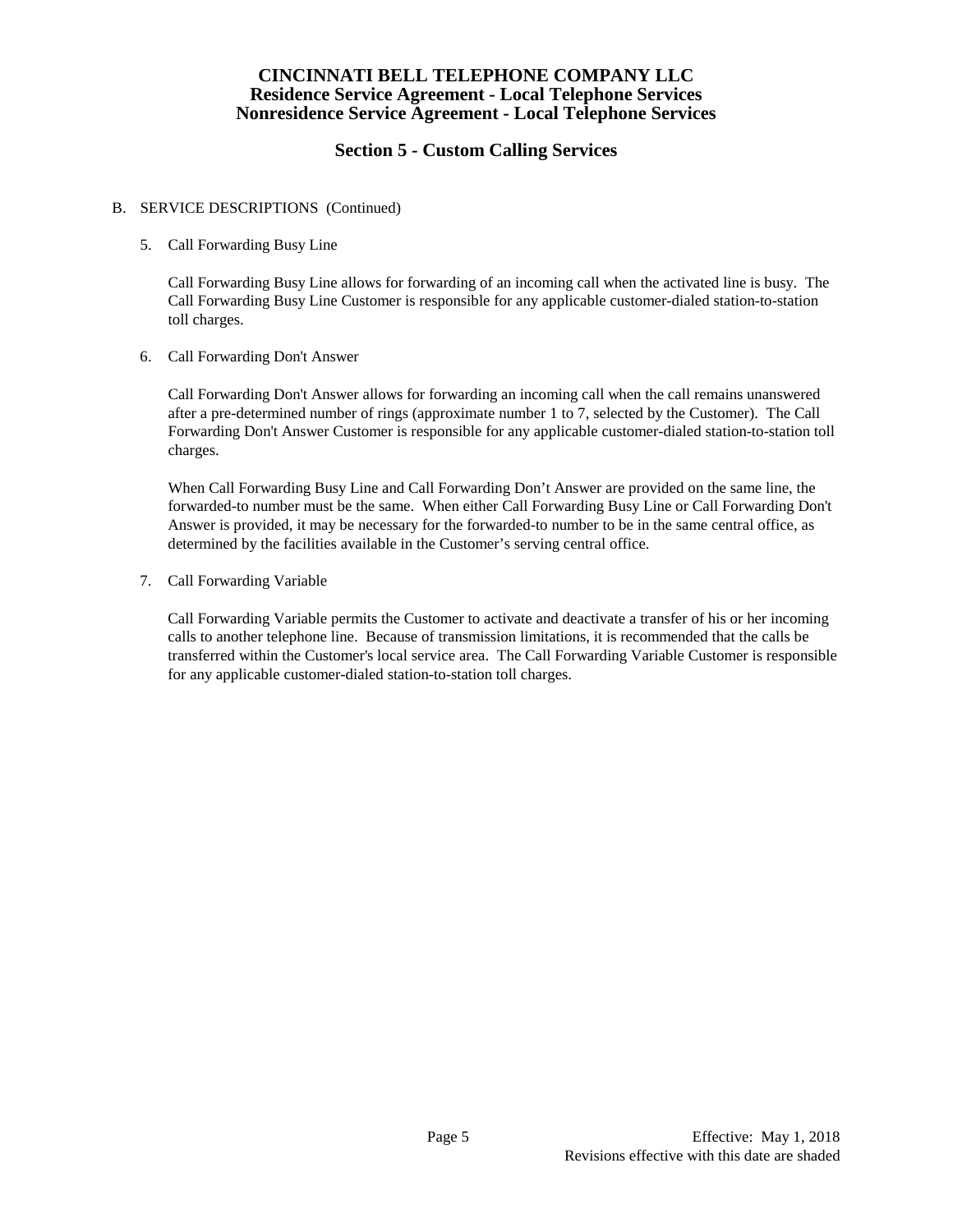# **Section 5 - Custom Calling Services**

### B. SERVICE DESCRIPTIONS (Continued)

#### 8. Call Manager (this bundle is grandfathered as of 5/1/2018)

Call Manager is a residence bundle that includes the following Custom Calling services:

Call Forwarding Busy Line Call Forwarding Don't Answer Call Waiting Deluxe Calling Name and Number Message Waiting Indicator

Call Manager is applicable on a per line basis and all services must be on the same line. Accounts with additional lines may subscribe to Call Manager.

Additional Custom Calling services outside the Call Manager bundle may be added to the Customer's line at rates for those additional services.

Customers who subscribe to Call Manager are not eligible to receive additional discounts associated with Custom Calling services.

Customers who discontinue service features (individual or total package) provided under Call Manager and who want to continue with certain features formerly provided in the package will have such services reconnected for them under the terms, conditions, and prices for those services as they exist in this section of the Agreement.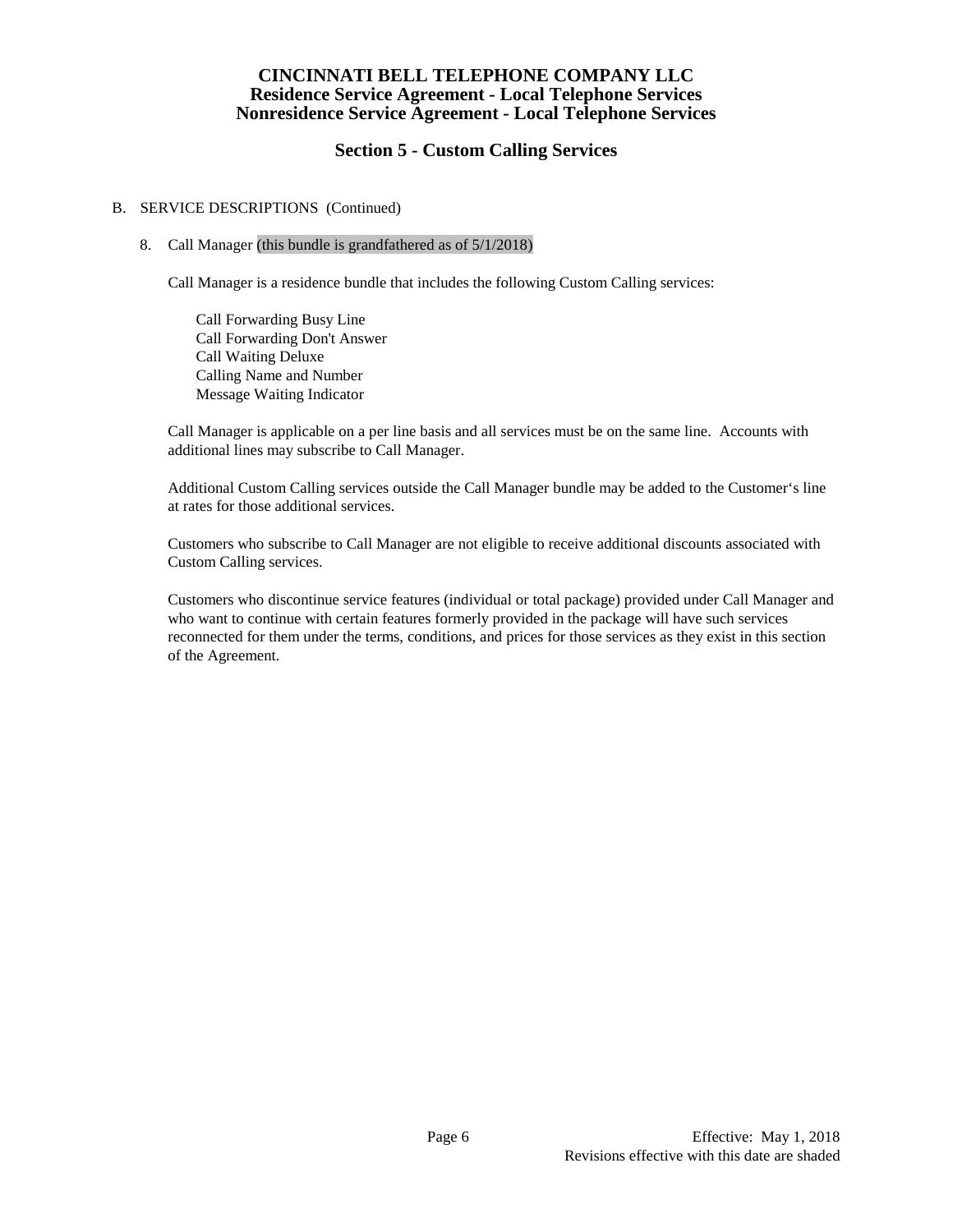# **Section 5 - Custom Calling Services**

### B. SERVICE DESCRIPTIONS (Continued)

#### 9. Call Return (\*69)

Call Return enables a Customer to return the last incoming call received, whether or not it was answered. In order to activate the service, the Customer must dial a special code before another incoming call or a Call Waiting indication is received. After dialing the code to activate Call Return, the Customer will receive (where technically possible) a message indicating the telephone number (unless the telephone number is marked as "private"), the date, and the time of the last incoming call. The Customer may return the call by pressing "1", or the Customer may choose to not return the call and hang up. Call Return is considered activated at the time the Customer dials the activation code regardless of whether the Customer presses "1" to return the call.

If the called line is idle, the call completes immediately and the Call Return request is complete irrespective of whether or not the called party answers. If the called line is busy, the Customer is notified when the Call Return service has been activated. The Call Return request is queued and placed on the Customer's list of queued Call Return requests in the central office. The called line is then monitored until one of the following occurs:

The called line becomes idle. When this occurs, the Customer's line is checked and if it also is idle, the Customer is given a special ringback. Upon answering the ringback, call set-up is attempted.

The central office equipment deactivates the Call Return request upon unanswered ringback, or the thirty (30) minute time limit queuing is reached and the request times out.

A deactivation code is dialed which removes all current Call Return activations.

When Call Return is active, both the calling and called party may originate and receive calls without affecting the Call Return service status.

This service cannot be activated for all telephone numbers. Telephone numbers with 700, 800 or 900 prefixes cannot be activated. The Call Return customer is responsible for any applicable local or toll usage charges.

Customers may utilize Call Return on a subscription basis or on a pay-per-use basis. Customers obtaining the service on a subscription basis order the service in advance. These customers incur a monthly charge and receive unlimited use of the Call Return feature. Customers who obtain the service on a pay-per-use basis activate the Call Return feature by dialing an activation code each time they want to utilize Call Return. These customers incur a specific charge for each activation (usage) of the Call Return feature but no monthly charge. The pay-per-use option is only available where facilities permit and at the option of the Company.

Call Return includes Anonymous Call Rejection (ACR) where facilities **permit**.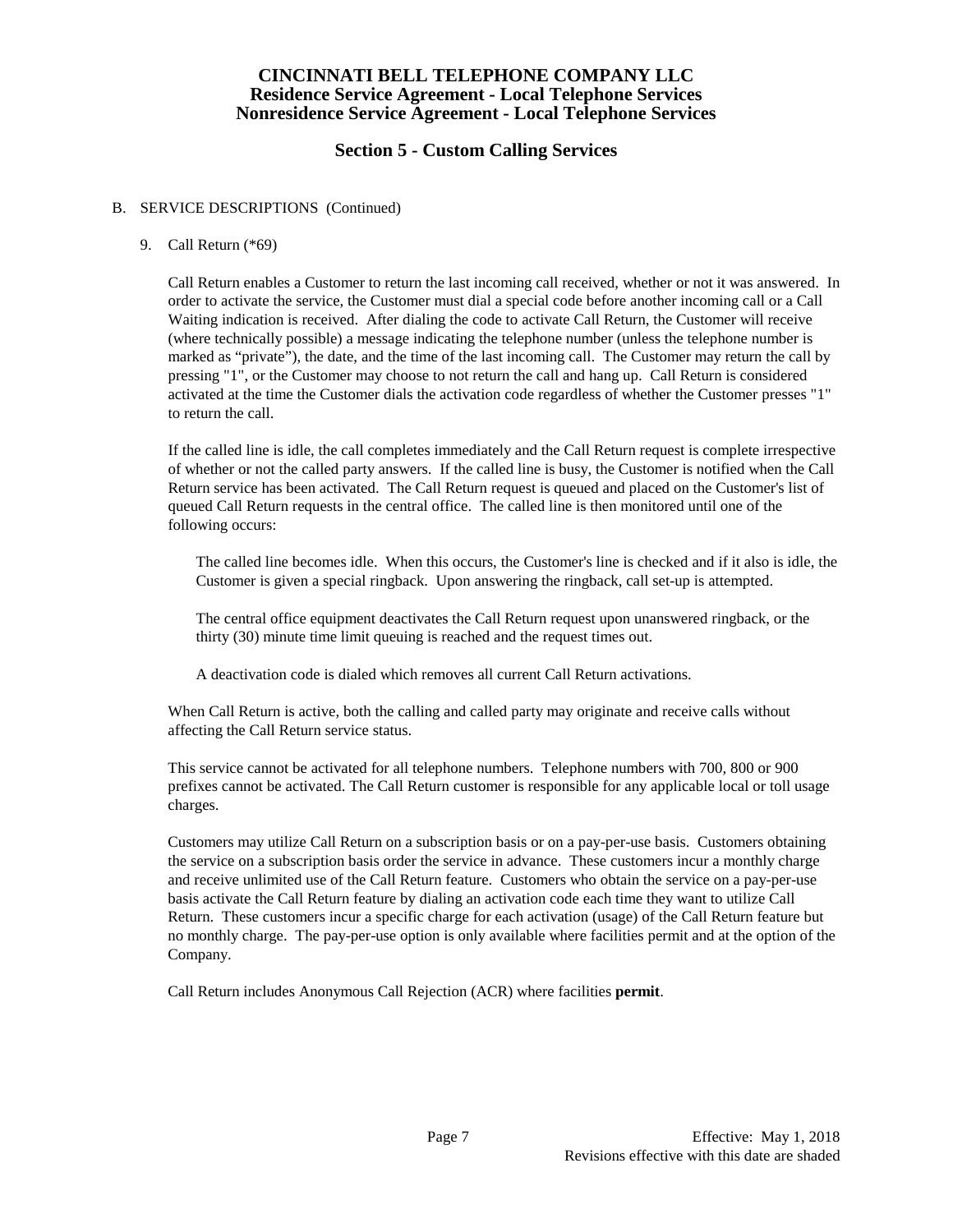# **Section 5 - Custom Calling Services**

#### B. SERVICE DESCRIPTIONS (Continued)

### 10. Call Tracing

Call Tracing allows Customers to automatically trace the last incoming call by dialing a special code. The call details are provided to the Company's Annoyance Call Bureau. This service is designed to help Customers deal more effectively with harassing and obscene calls.

The Customer, after receiving a call that is to be traced, hangs up and invokes the Call Tracing activation procedure. The Customer must activate Call Tracing before making or receiving another call after hanging up from the annoying call so that the correct number will be recorded. If the Customer subscribes to Call Waiting and the Customer gets a Call Waiting signal while an annoying call is in progress, the annoyance call cannot be traced using this service. Successful activation of Call Tracing is confirmed by an announcement that also tells the Customer how to follow up on the trace. The information from the trace is not made available to the Customer.

Upon activation by the Customer, Call Tracing allows the network to automatically take the information from the incoming memory slot and send it to the Company's Annoyance Call Bureau indicating the called number, the calling number, the time the trace was activated and the time the offending call was placed. Only calls from **appropriately** equipped offices are traceable using Call Tracing.

By subscribing to Call Tracing, the Customer automatically authorizes the Company to disclose the identity of the source of annoying calls to law enforcement officials engaged in conducting, at Customer's request or otherwise, any investigation with respect to such calls.

In consideration of the Company undertaking such investigation, the Customer agrees to release, protect, indemnify and save harmless the Company, its employees and agents, from all liability, claims, demands and actions for damages, or otherwise, that may arise by reason of such investigation.

The Call Tracing usage charge will be billed only when the attempt to trace and record the calling number is successful. The results of a successful trace will only be released outside the Company to legally constituted authorities and only upon the presentation of proper authorization (i.e. court order). The Company will not be liable for damages if, for any reason, the attempt is not successful. For additional liability information, see Section 2 of this Agreement.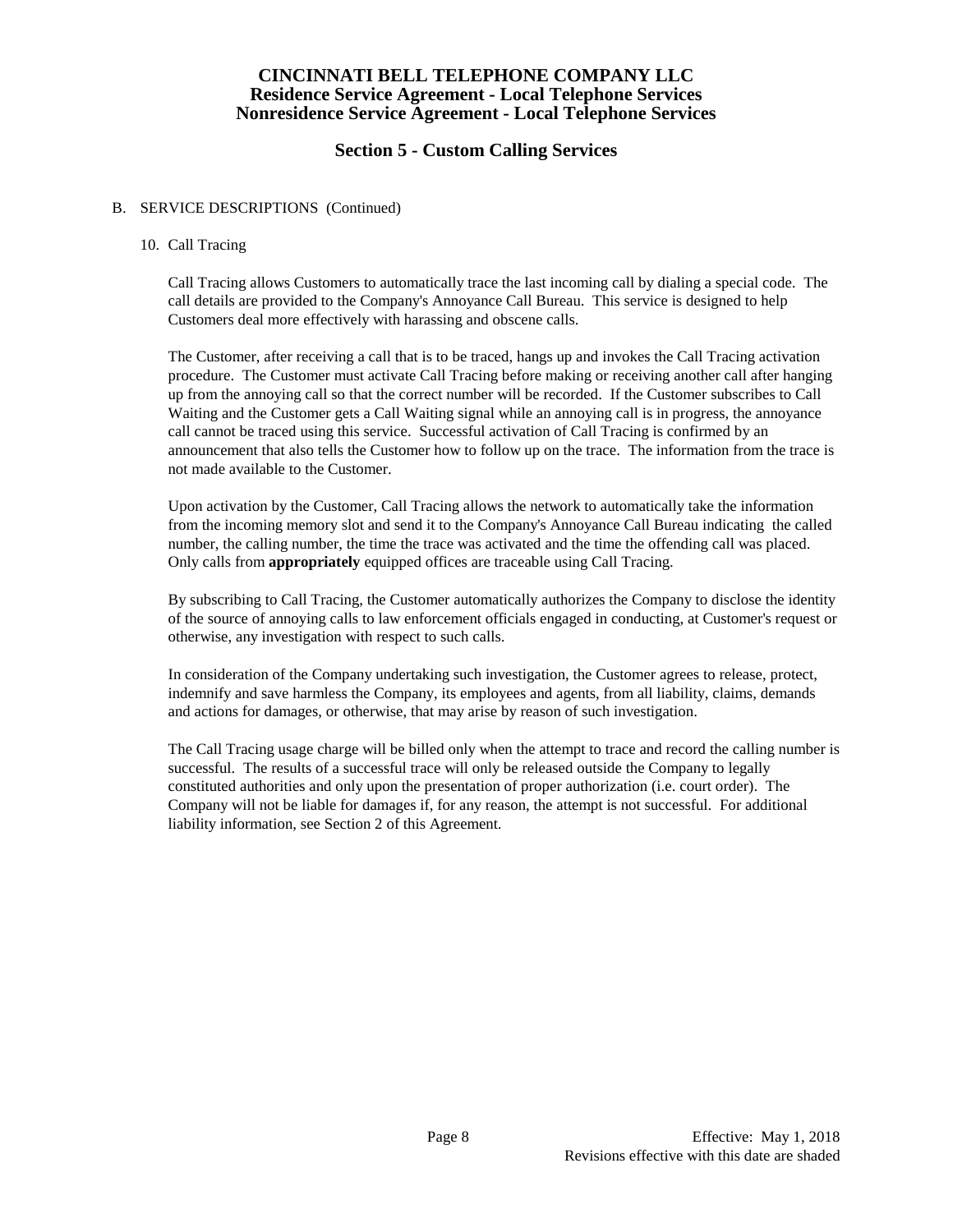# **Section 5 - Custom Calling Services**

### B. SERVICE DESCRIPTIONS (Continued)

#### 11. Call Transfer

Call Transfer allows a Customer to transfer an established call terminating on their telephone line to any other telephone line. Call Transfer allows the Customer to transfer the call and then hang-up leaving the other two-parties on a two-way call, or to bridge the call and establish a three-way call. If the Call Transfer Customer hangs up once a three-way call has been established, the call will be considered transferred and the other two parties will be able to continue on a two-way call. The Call Transfer Customer is free to originate and terminate additional calls after the call has been transferred. Any charges applicable to the call will be billed to the Call Transfer Customer. Any toll usage will appear on the Call Transfer Customer's bill.

#### 12. Call Waiting (including Cancel Call Waiting Feature and Long Distance Alert)

Call Waiting permits the Customer, upon receiving a tone signal indicating that a call is waiting, to place an existing call on hold by depressing the switchhook, and to answer the second waiting call.

Cancel Call Waiting permits the Customer to deactivate the Call Waiting feature on an individual call by dialing a code before making an outgoing call.

Long Distance Alert (LD Alert) is a Call Waiting feature which indicates to Call Waiting Customers - while on a call in progress through a special signal - that an incoming call is long distance. When the Call Waiting Customer is not on a telephone call in progress, LD Alert will indicate that an incoming call is long distance with a special ring pattern. This feature overrides the Multiple Directory Number (Distinctive Ring) feature for long distance calls.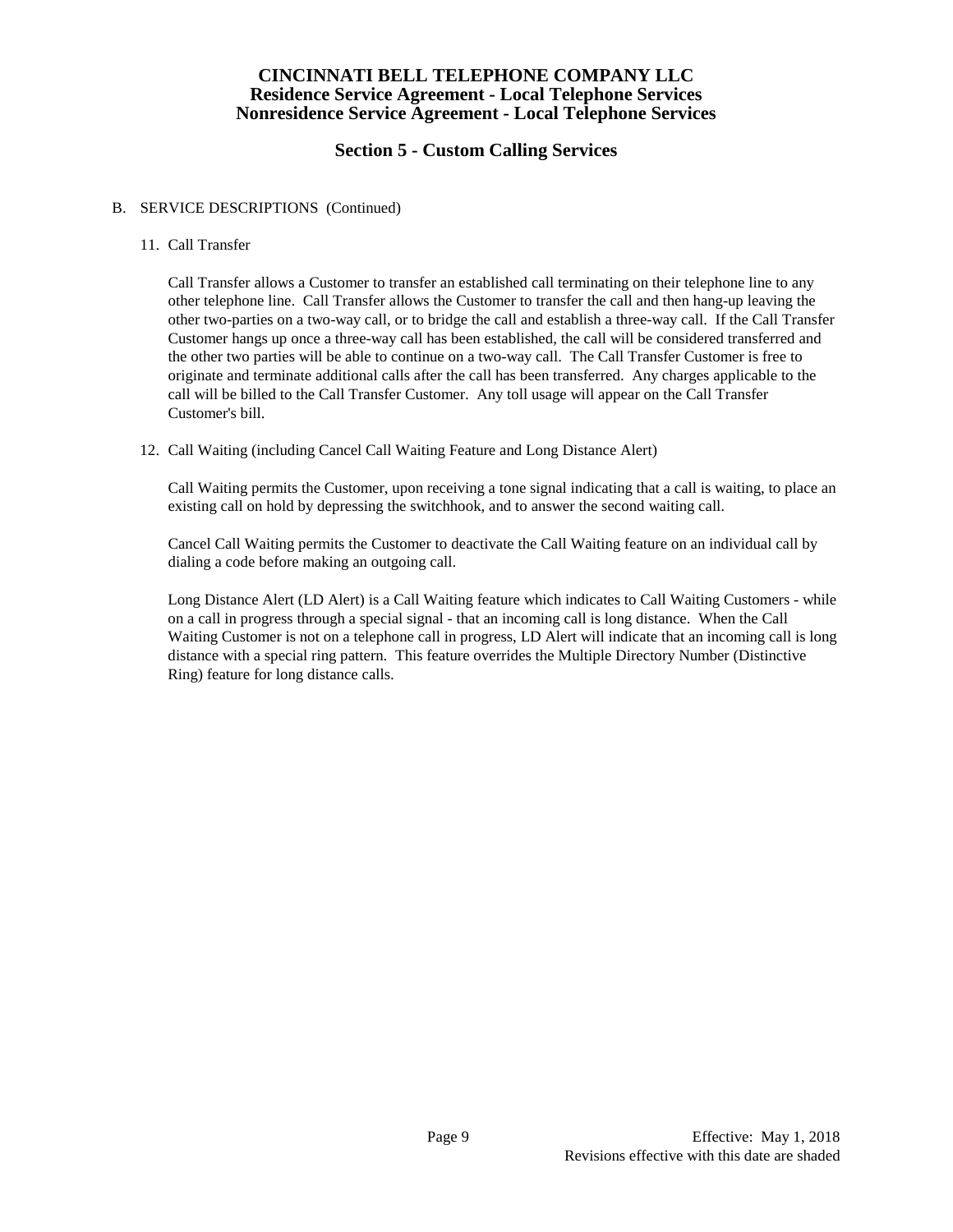# **Section 5 - Custom Calling Services**

## B. SERVICE DESCRIPTIONS (Continued)

## 13. Call Waiting Deluxe (This service is grandfathered as of 5/1/2018)

Call Waiting Deluxe is comprised of the functionality of Call Waiting, including Long Distance Alert, and provides additional call disposition options which allow a Customer to control the treatment applied to incoming calls. Call disposition options provided with Call Waiting Deluxe include:

Answer the call and disconnect the existing call, Answer the call and put the existing call on hold, Conference the call with the existing call. Connect the call to an announcement, Forward the call, Put the call on hold,

The disposition options presented to the Customer depend on the calling identity delivery data (Caller IDtype information) received, and the Call Waiting Deluxe Customer's service and customer Premise Equipment (CPE). The Call Waiting Deluxe Customer must subscribe to Call Forwarding Don't Answer in order to forward a waiting call to another location.

Utilization of the full capabilities of Call Waiting Deluxe requires the use of compatible CPE at the Customers' premises. The CPE will determine how Call Waiting Deluxe options are displayed, selected and in some cases, how they function. The installation and maintenance of the compatible CPE and the technical capability of that CPE to function in conjunction with features of Call Waiting Deluxe is the responsibility of the Customer. The Company assumes no liability, and will be held harmless, for any incompatibility between this equipment and the Call Waiting Deluxe features.

Call Waiting Deluxe will be furnished in central offices that are equipped to provide the Call Waiting Deluxe features. Call Waiting Deluxe will only be furnished in connection with individual line service.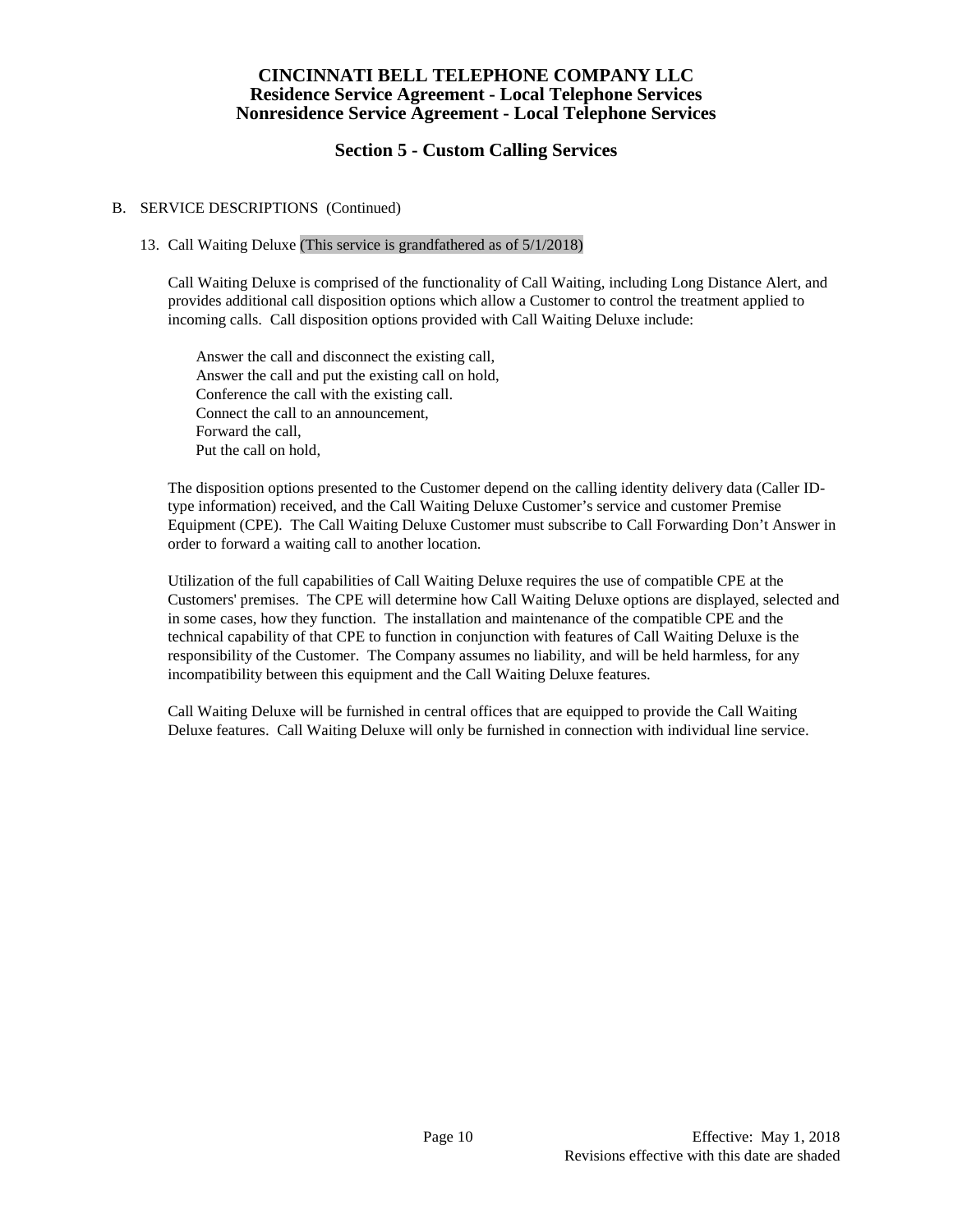# **Section 5 - Custom Calling Services**

### B. SERVICE DESCRIPTIONS (Continued)

#### 14. Caller ID Number

Caller ID Number allows a Customer to view the telephone number of the calling party on an incoming telephone call. The telephone number of the incoming call is disclosed on a Customer-provided display device.

When the display device is turned on, the telephone number of every incoming call is disclosed, subject to the limitations in Part A of this section of the Agreement. The number is sent from the calling party's serving central office to the Customer during the first silent interval in the ringing cycle. If the Customer's line is busy, and another incoming call attempt is made, the telephone number of that calling party will not be disclosed even if the called customer has Call Waiting. The Customer has the option of turning off the display device to suspend the display of incoming calling numbers.

If the telephone number of the incoming call is on the Customer's Priority Forward screening list, the call will be forwarded and the number will not be displayed by the Customer-provided display device. Likewise, if the telephone number is on the Customer's Call Block screening list, the call will be blocked and the number will not be displayed by the Customer-provided display device.

Callers placing calls to Customers subscribing to Caller ID Number, subject to the provisions in Part A of this section of the Agreement, have the ability to prevent their telephone number from being disclosed to the called party on a per call basis by utilizing Per Call Number Privacy. The prevention of the disclosure of their telephone number is accomplished by dialing a special code before dialing the telephone number. The special code must be dialed prior to every call made where the calling party does not want the telephone number disclosed. If the called party has a display device, a privacy indication will appear instead of the calling party's telephone number.

Callers placing calls to Customers subscribing to Caller ID Number may also prevent the disclosure of their telephone number on a per line basis by subscribing to Per Line Number Privacy. This service will prevent the displaying of the calling party's number on all calls originating on that line. A privacy indication will appear instead of the calling party's telephone number on all calls.

Caller ID Number includes Anonymous Call Rejection (ACR) where facilities **permit**.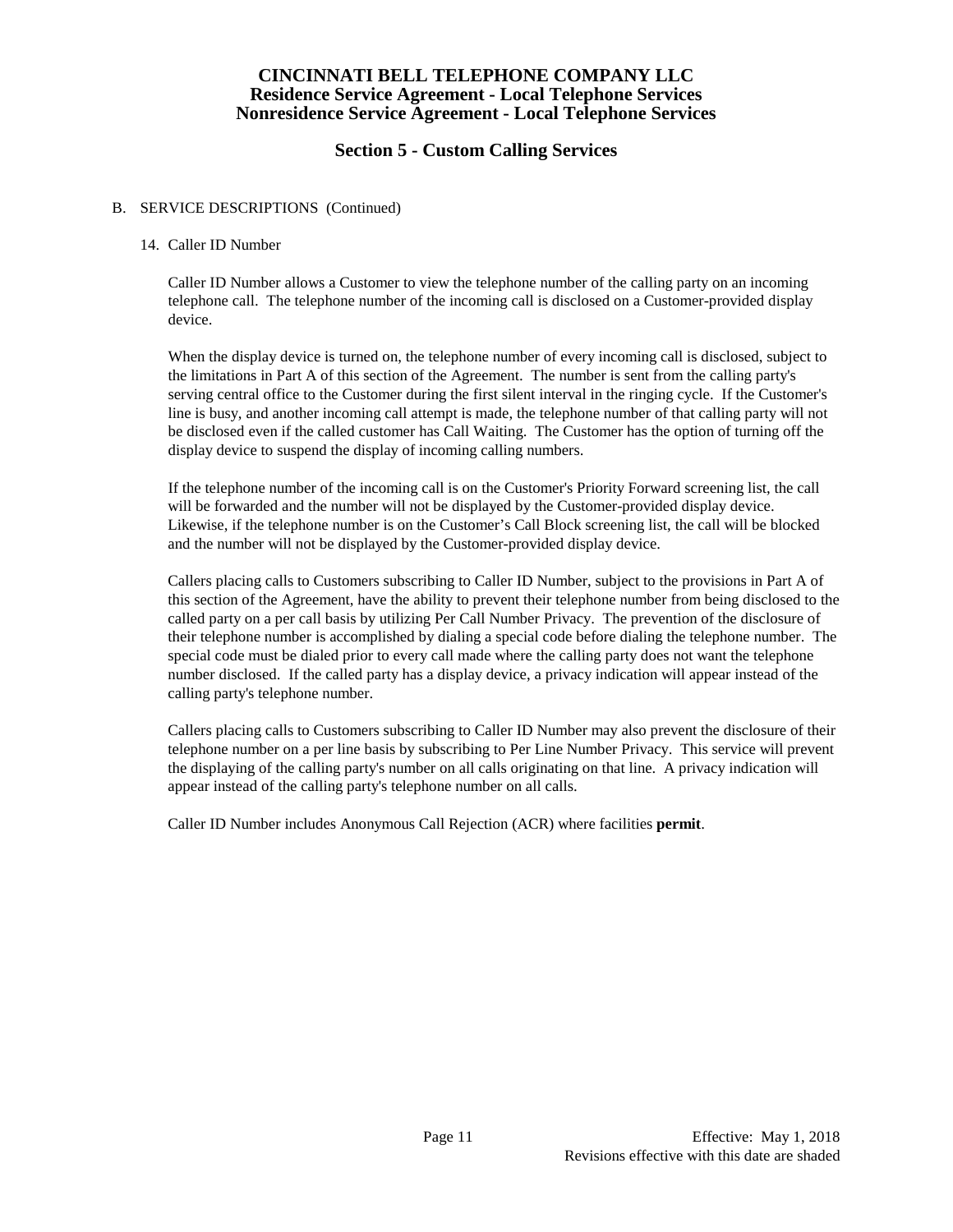# **Section 5 - Custom Calling Services**

### B. SERVICE DESCRIPTIONS (Continued)

#### 15. Calling Name

Calling Name provides for the delivery of the listed name associated with the calling party telephone number to the called party so that the name may be displayed on a Customer-provided display device attached to the Customer's line or telephone set. This service will provide up to a maximum of 15 characters for display of the calling party's directory name. Calling Name is available in appropriately equipped central offices.

The Calling Name service Customer will be responsible for the provision of the display device. The installation, repair, and technical capability of the device to function with Calling Name service will be the responsibility of the Customer. The Company assumes no liability and will be held harmless for any incompatibility of this equipment to perform satisfactorily with network features associated with this service.

Calling Name service will deliver the calling party's name information, except when the calling party name and/or number is not provided to the network because of where the call originates or when the calling party invokes a per call or per line blocking feature which prevents the telephone number and/or name from being passed.

**If the telephone number of the incoming call is on the Customer's Priority Forward screening list, the call will be forwarded and the name will not be displayed by the Customer-provided display device. Likewise, if the telephone number is on the Customer's Call Block screening list, the call will be blocked and the name will not be displayed by the Customer-provided display device.**

Calling Name includes Anonymous Call Rejection (ACR) where facilities **permit.**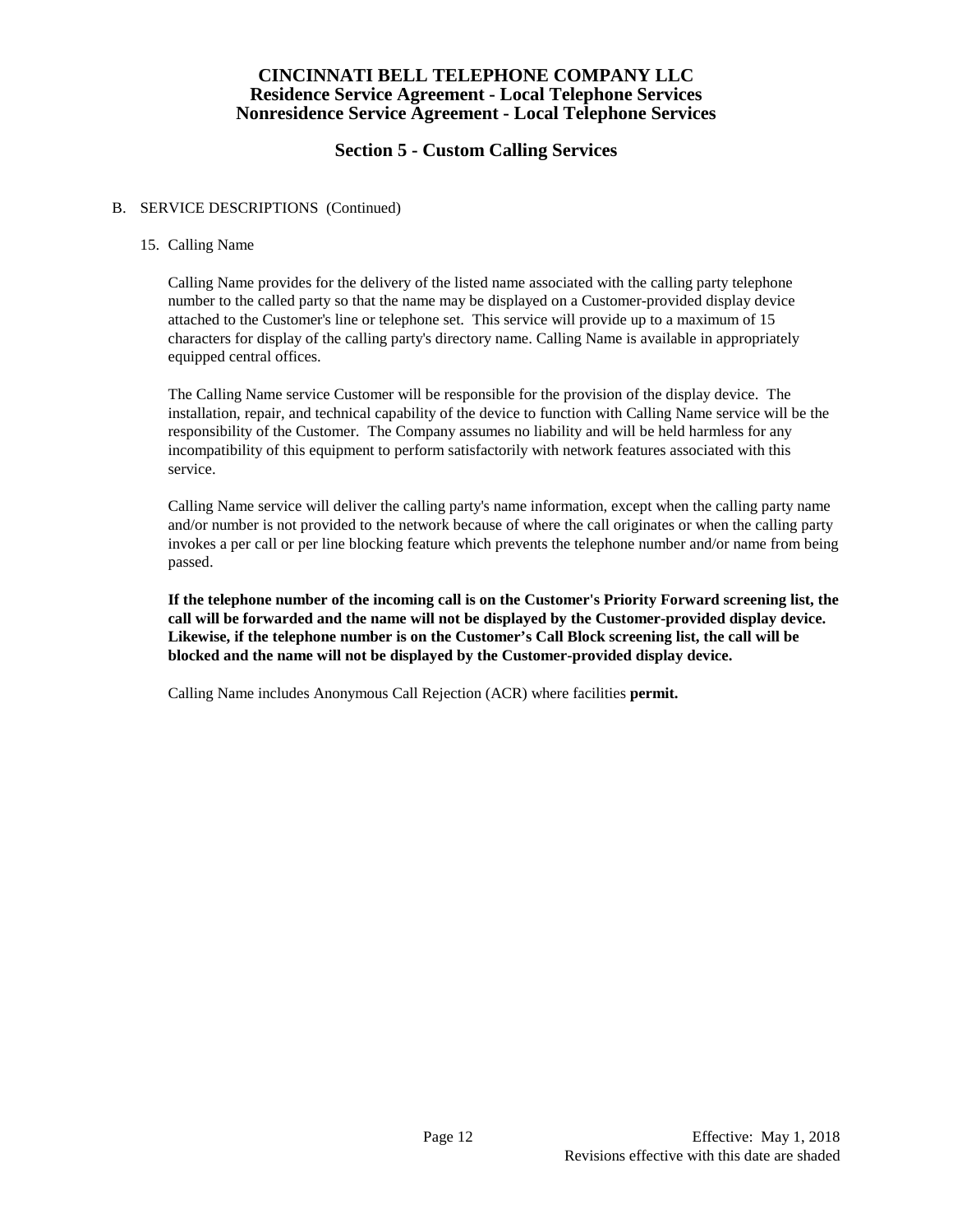# **Section 5 - Custom Calling Services**

### B. SERVICE DESCRIPTIONS (Continued)

#### 16. Calling Name and Number

Calling Name and Number provides for the delivery of the listed name and telephone number associated with the calling party telephone number on incoming calls. This information is provided to the Calling Name and Number service Customer so that the information may be displayed on a Customer-provided display device attached to the Customer's line or telephone set. This service will provide up to a maximum of 15 characters for display of the calling party's directory name and 10 characters for display of the calling party's directory telephone number. Calling Name and Number service is available in appropriately equipped central offices.

The Calling Name and Number service Customer will be responsible for the provision of the display device. The installation, repair, and technical capability of the device to function with Calling Name and Number service will be the responsibility of the Customer. The Company assumes no liability and will be held harmless for any incompatibility of this equipment to perform satisfactorily with network features associated with this service.

Calling Name and Number service will deliver the calling party's name and number information, except when the calling party name and/or number is not provided to the network because of where the call originates or when the calling party invokes a per call or per line blocking feature which prevents the telephone number and/or name from being passed.

**If the telephone number of the incoming call is on the Customer's Priority Forward screening list, the call will be forwarded and the name and number will not be displayed by the Customer-provided display device. Likewise, if the telephone number is on the Customer's Call Block screening list, the call will be blocked and the name and number will not be displayed by the Customer-provided display device.**

Calling Name and Number also includes Anonymous Call Rejection (ACR) where facilities **permit.**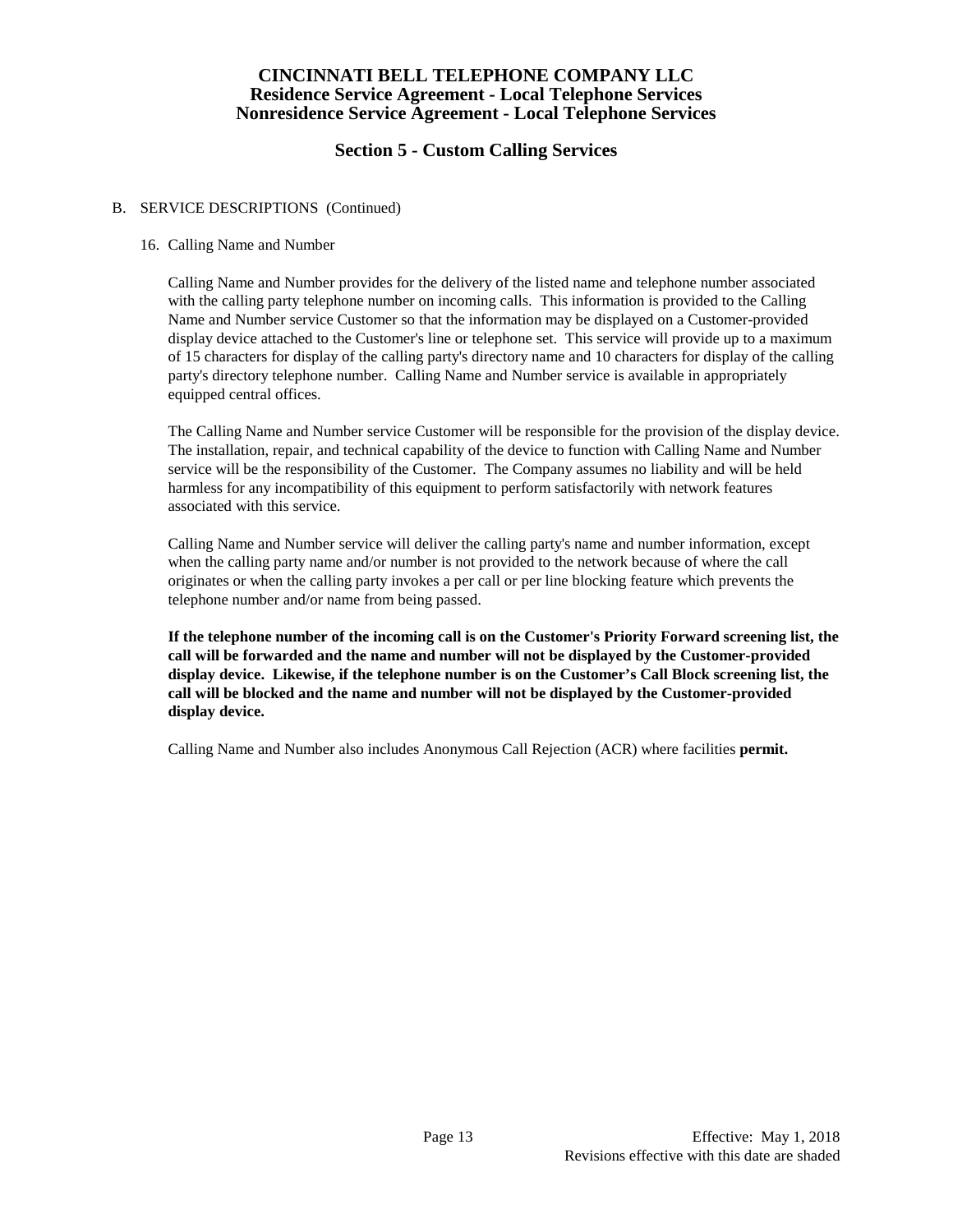# **Section 5 - Custom Calling Services**

### B. SERVICE DESCRIPTIONS (Continued)

#### 17. Message Waiting Indicator

The Message Waiting Indicator provides either a stutter dial tone for the end user on the associated access line(s), or a signal to activate/deactivate a message waiting light on the end user's telephone set.

#### 18. Multiple Directory Numbers Per Line (MDNL) with Distinctive Ringing

Multiple Directory Numbers Per Line with Distinctive Ringing (MDNL) will provide Customers the benefit of up to **five** Directory Numbers (DNs) on a single access line, each with a unique distinctive ringing pattern, without an additional line termination, and without additional station equipment. The access line will be designated as the "Master" DN and will receive a standard ring. Any additional DNs associated with the same access line number will be called a "Dependent" DN and will receive distinctive ringing. Each Dependent DN will have a non-standard distinctive ringing pattern.

If a Customer subscribes to Call Waiting, distinctive call waiting tones that correspond in cadence to the distinctive ringing patterns will be provided for each of the additional DNs.

Customers with MDNL who subscribe to Call Forwarding must **separately active Call Forwarding on the Distinctive Ring line(s).** 

Customers subscribing to MDNL can subscribe to all other Custom Calling Service features available to them. However, regardless of the number of DNs an access line has, it can only have one set of Custom Calling features chargeable per access line, and the features are available to all the DNs.

A call directed to an off-hook MDNL line will receive busy treatment, regardless of which DN (master or any of the related dependents) was dialed.

Directory listings provided in connection with MDNL service will be governed by rules, regulations, and rates specified in the Directory Listings, Section 14 of this Agreement.

Customer Premises Equipment (CPE) which produces personalized ringing should not be used with the MDNL service. Personalized ringing (ringing provided based on call destination that indicates the intended recipient of the call) and MDNL's distinctive ringing can be coded within the same ringing pattern. As a result, Customers may have trouble discerning what the ringing implies. Similarly, other types of CPE such as cordless phones and phones with electronic ringers may not be able to reproduce the distinctive ringing patterns that are sent out from the central office. For that reason, these types of CPE are not recommended for use with the MDNL service.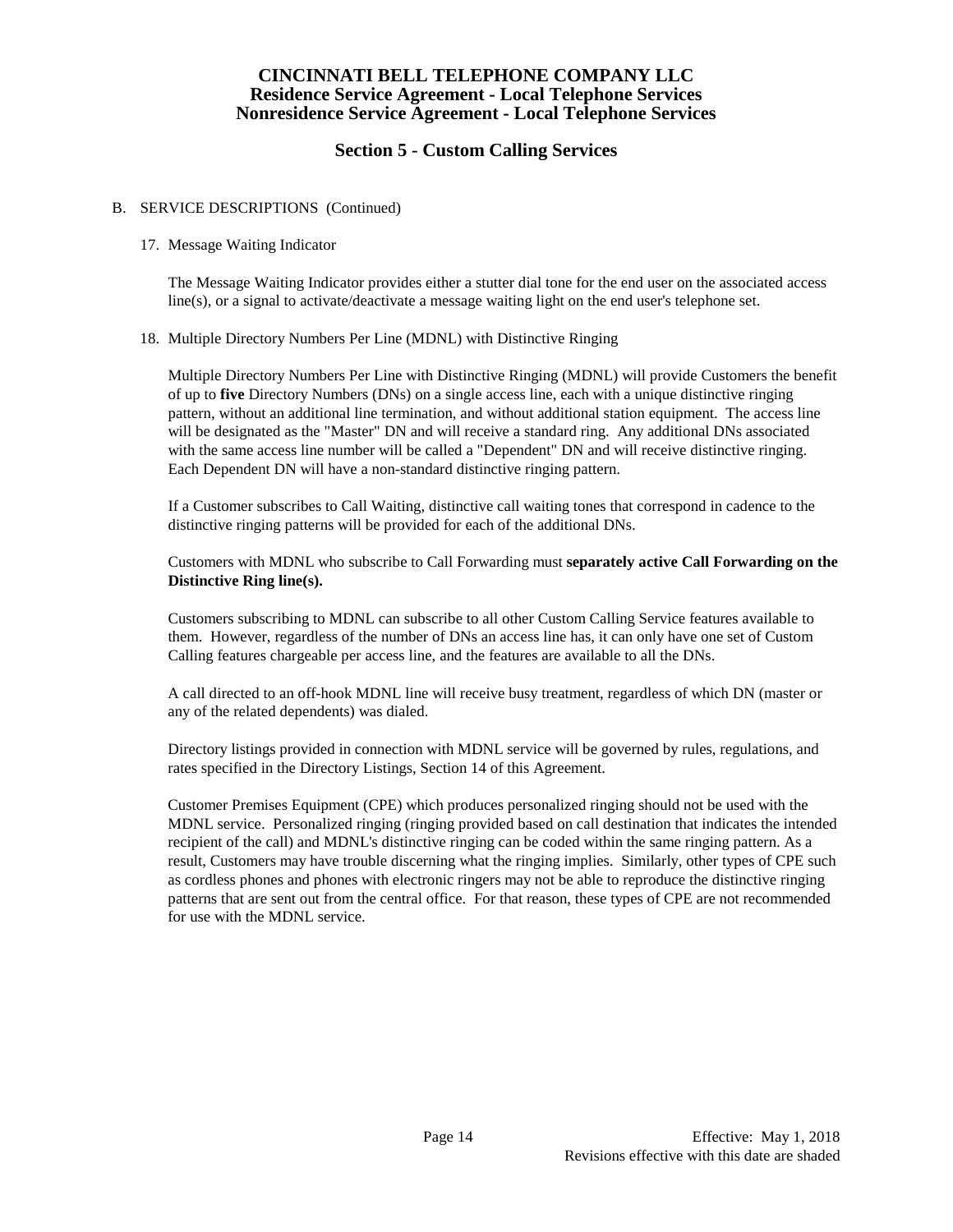# **Section 5 - Custom Calling Services**

### B. SERVICE DESCRIPTIONS (Continued)

#### 19. Per Call Number Privacy

Per Call Number Privacy enables Customers to prevent the disclosure of their telephone number on a per call basis to the called party. The disclosure of the calling party's number can be prevented on a per call basis by dialing a pre-assigned access code before making a call. This action must be repeated each time a call is made to prevent the disclosure of the calling party's telephone number. If the called party has a display device, a privacy indication will appear instead of the calling party's telephone number.

Per Call Number Privacy will be provided to all eligible Customers at no charge.

Telemarketers are prohibited from blocking the disclosure of their telephone number. Upon receiving complaints that a telemarketer is blocking the disclosure of their telephone number, the Company will investigate the complaints and terminate the number privacy service where appropriate.

20. Per Line Number Privacy

Per Line Number Privacy prevents the disclosure of the Customer's telephone number to the called party. Per Line Number Privacy is applicable on all outgoing calls placed from the Customer's line. If the called party has a display device, a privacy indication will appear instead of the calling party's telephone number.

Per Line Number Privacy will be provided at no monthly charge on an optional basis, at the Customer's request, to subscribers of non-published service.

Telemarketers are prohibited from blocking the disclosure of their telephone number(s). Upon receiving complaints that a telemarketer is blocking the disclosure of their telephone number(s), the Company will investigate the complaints and terminate the number privacy service where appropriate.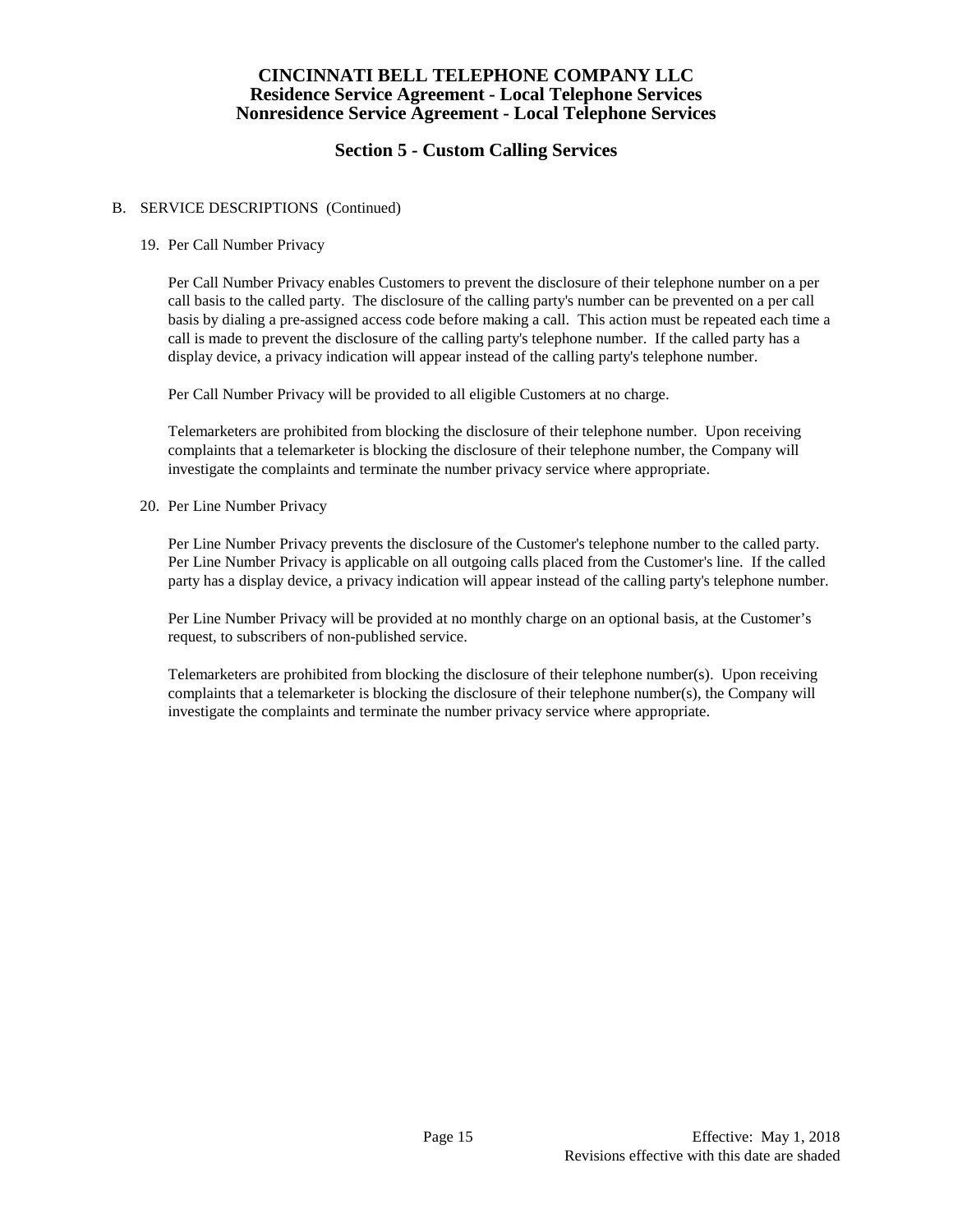# **Section 5 - Custom Calling Services**

### B. SERVICE DESCRIPTIONS (Continued)

#### 21. Priority Call

Priority Call provides a unique ringing pattern to the Customer for up to six (6) predetermined telephone numbers.

The Customer creates a screening list of up to six (6) telephone numbers and places them in the network memory through an interactive dialing sequence. The Customer may also activate the service after receiving a call, and thus place the number associated with the call on the Priority Call list. In this case, the number is copied automatically from the Customer's incoming memory slot. The Customer must dial a special code to activate or to deactivate the Priority Call service. When the service is activated and a call is received from one of the predetermined telephone numbers, the Customer is alerted with a unique ringing pattern. Calls from telephone numbers not included on the screening list will produce a normal ring.

If the Customer subscribes to Call Waiting and a call is received from a telephone number on the Priority Call screening list while the line is in use, the Call Waiting tone will also be unique.

When a telephone number on the Priority Call screening list also appears on the Priority Forward list, the Priority Forward service will take precedence and the call will be forwarded. Likewise if the same number is on the Call Block list, the Call Block service will take precedence and the call will be blocked.

#### 22. Priority Forward

Priority Forward allows the Customer to transfer up to six (6) selected telephone numbers to one other number. A screening list of up to six (6) numbers is created by the Customer and placed in the network memory through an interactive dialing sequence. The Customer may also activate the service after receiving a call, and thus place the number associated with the call on the Priority Forward list. In this case the number is copied automatically from the Customer's incoming memory slot. The Customer must dial a special code to activate or to deactivate the Priority Forward service. When the service is activated, calls are forwarded to the designated telephone number only if the calling number can be obtained and is found to match a number on the screening list.

The Priority Forward customer is responsible for any applicable local or toll usage charges.

When a telephone number on the Priority Forward screening list also appears on the Call Block list, the Call Block service takes precedence and the call will be blocked. When a telephone number is on the Priority Forward screening list and also appears on the Priority Call list, the Priority Forward service will take precedence and the call will be forwarded.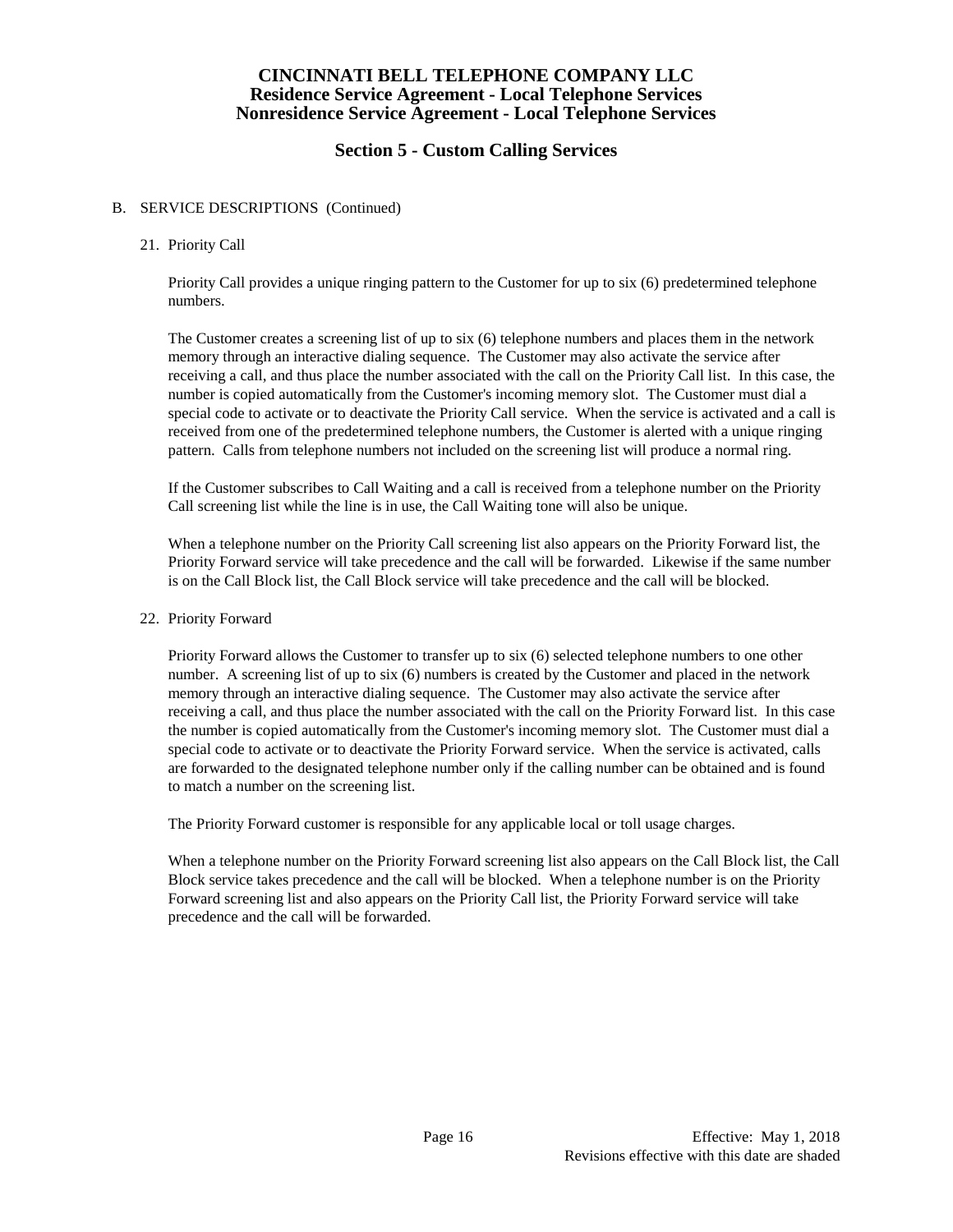# **Section 5 - Custom Calling Services**

#### B. SERVICE DESCRIPTIONS (Continued)

23. Quiet Time

Quiet Time allows Customers to block incoming calls from ringing their telephone line during time periods specified by the Customer. **Specific star codes are used to activate/deactivate Quiet Time on an asneeded basis. Where facilities permit, customers may have the option to set a daily schedule for Quiet Time to be active.** 

Customers have the option to allow callers to ring through when Quiet Time is active. Callers can ring through by entering a Customer-specific password after the call has been connected or by calling from a telephone number in a Customer-set priority list.

During service set up, Customers may choose one of the following announcement options for call treatment if the caller does not initially ring through:

Connection to Call Forward Don't Answer (Applicable for Call Forwarding Don't Answer Customers only) - If the Customer has messaging service, the caller may stay on the line and leave a message.

Generic Announcement - Callers hear a generic announcement indicating the Customer is not available.

Emergency Breakthrough - Callers hear a generic announcement indicating the Customer is not available and have the option to key in code to connect the call in emergency situations.

#### **Where facilities permit, customers may use a telephone user interface (TUI) to:**

Activate or deactivate the Quiet Time schedule.

Change the password that gives the subscriber access to the TUI.

Choose the announcement option.

Create/edit/delete caller breakthrough password.

Create/edit/delete priority breakthrough caller telephone number list.

Create/edit/delete the Quiet Time schedule.

Deactivate/activate Quiet Time service on either all of the Distinctive Ring numbers or none of the Distinctive Ring numbers on the line. (Only applicable for Quiet Time Customers who also subscribe to Distinctive Ring).

Quiet Time is only available to residential customers.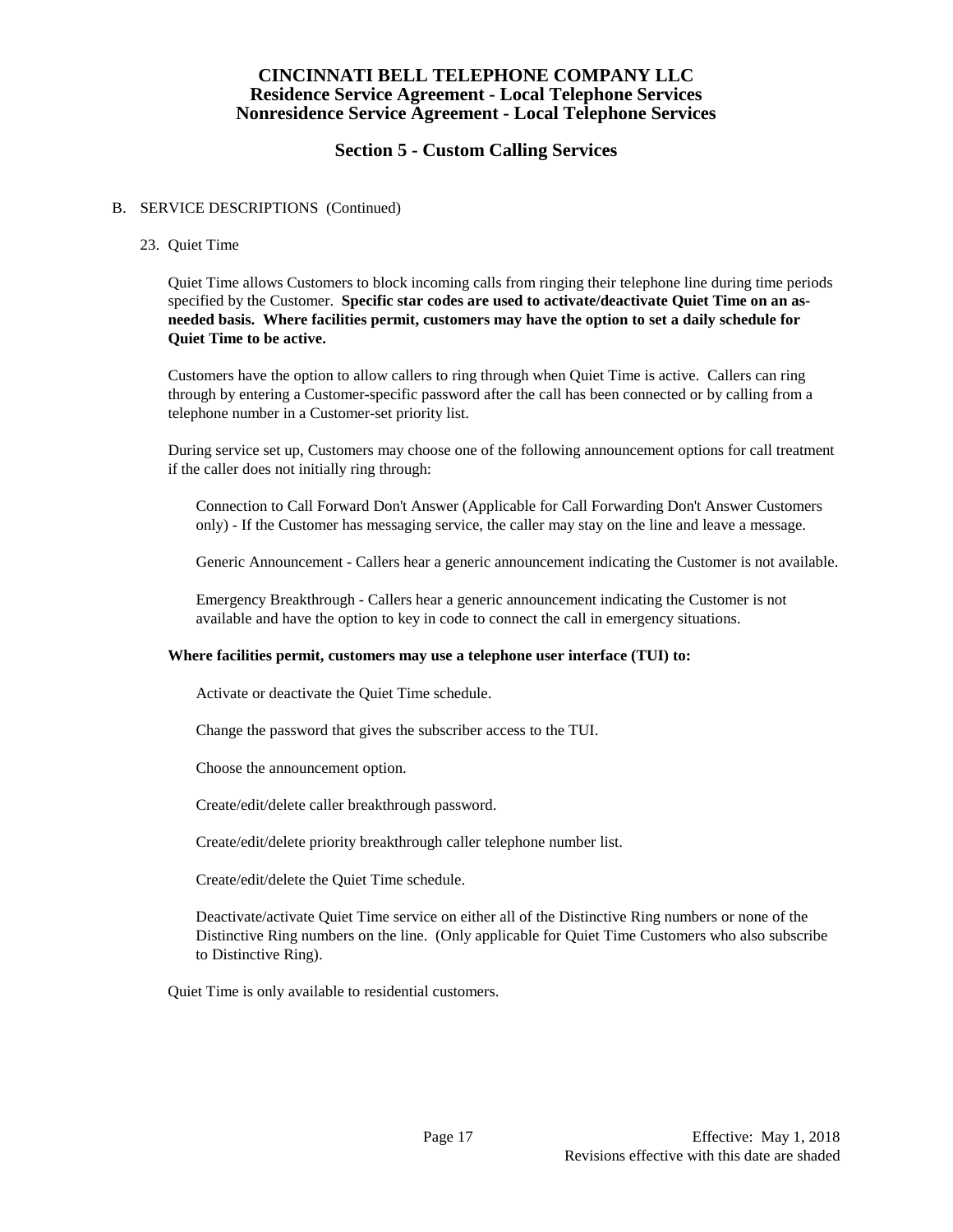# **Section 5 - Custom Calling Services**

### B. SERVICE DESCRIPTIONS (Continued)

#### 24. Repeat Dialing (\*66)

Repeat Dialing automatically redials the last outgoing number after the Customer activates the service by dialing a special code (\*66). Repeat Dialing is a way of keeping track of a busy line and performing call set-up when both originating and terminating lines become idle. The Customer must dial a special code before placing another outgoing call to activate the service.

If the called line is idle, the call completes immediately and the Repeat Dialing request is complete irrespective of whether or not the called party answers. If the called line is busy, the Customer is notified when the Repeat Dialing service has been activated. The Repeat Dialing request is queued and placed on the Customer's list of queued Repeat Dialing requests in the central office. The called line is then monitored until one of the following occurs:

The called line becomes idle. When this occurs, the Customer's line is checked and if it also is idle, the Customer is given a special ringback. Upon answering the ringback, call set-up is attempted.

The central office equipment deactivates the Repeat Dialing request upon unanswered ringback, or the thirty (30) minute time limit for queuing is reached and the request times out.

A deactivation code is dialed which removes all current Repeat Dialing activations.

When the Repeat Dialing service is active, both the calling and called party may originate and receive calls without affecting the Repeat Dialing service status. This service can also be used to recall a called party after the conversation has been terminated.

Customers may utilize Repeat Dialing on a subscription basis or on a pay-per-use basis. Customers obtaining the service on a subscription basis order the service in advance and the feature is always activated for their use. These Customers incur a monthly charge and receive unlimited use of the Repeat Dialing feature. Customers who obtain the service on a pay-per-use basis order Repeat Dialing by dialing an activation code each time they want to utilize Repeat Dialing. These Customers incur a specific charge for each activation (usage) of the Repeat Dialing feature but no monthly charge. The pay-per-use option is only available where facilities permit and at the option of the Company.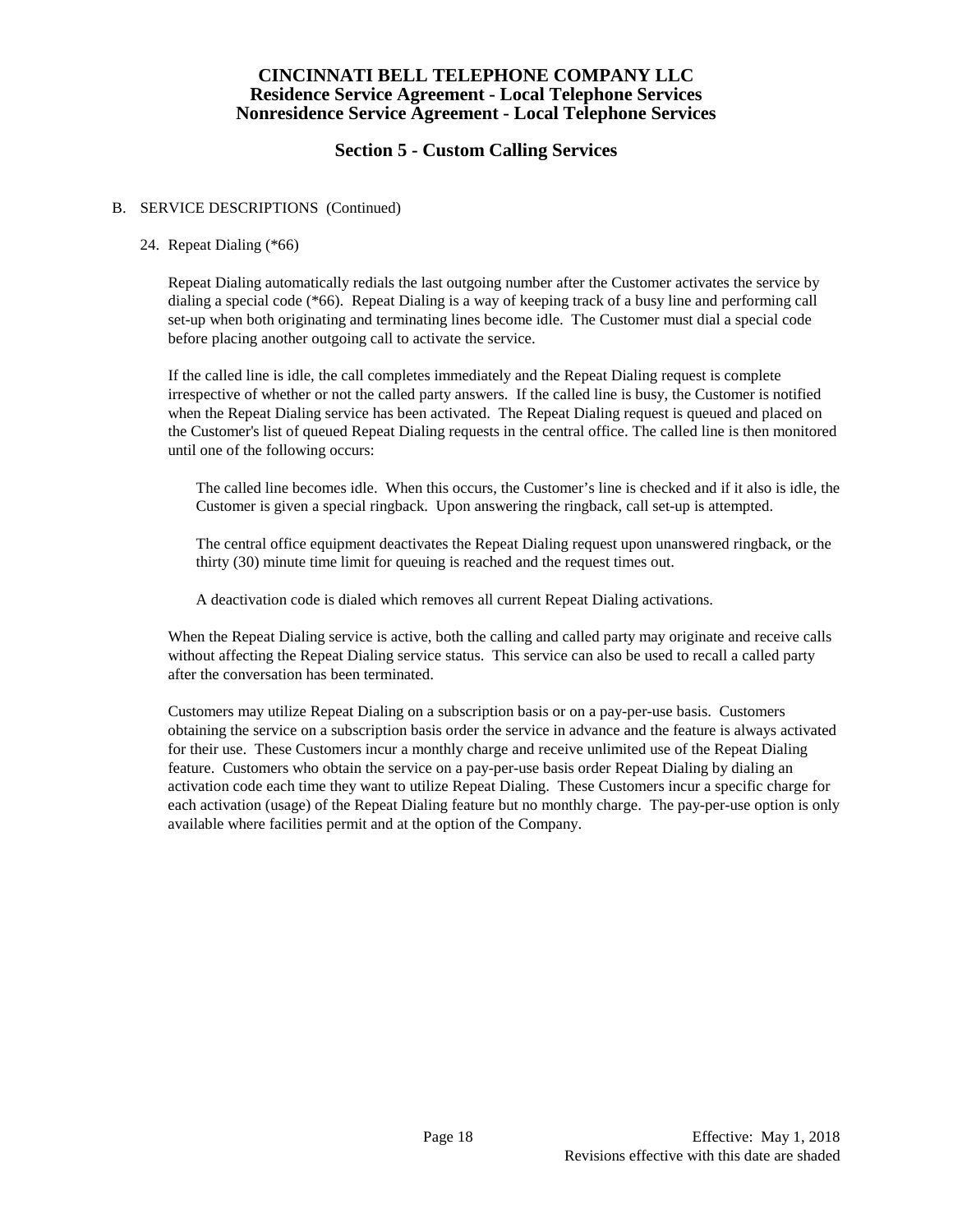# **Section 5 - Custom Calling Services**

### B. SERVICE DESCRIPTIONS (Continued)

#### 25. Reveal Privacy Management Service

Reveal Privacy Management Service (Reveal) is available to Customers who subscribe to Caller ID Number, Calling Name, and Calling Name and Number. Reveal intercepts incoming calls to the Customer that would normally appear as 'private', 'unavailable', 'out of area' or 'anonymous' on the Caller ID unit and asks the caller to enter a telephone number. If the number entered has a match in the Caller ID database, this information will appear on the Caller ID unit. An asterisk will also appear to indicate that the number was provided using Reveal. If the telephone number is not in the database, the entered telephone number and an asterisk will appear on the Caller ID unit. When possible, the corresponding city and state will appear with the entered telephone number.

The asterisk displayed on the Caller ID unit indicates the telephone number displayed may not be the originating telephone number.

Reveal can be turned off and on by the subscriber when not on an active call by using \*99 and \*98 respectively.

Calls to Reveal service Customers (when Reveal is activated) will be disconnected if the calling party does not enter a telephone number when prompted by the Reveal service announcement.

26. Speed Calling

Speed Calling permits the Customer to place local and toll calls to a pre-selected group of telephone numbers by dialing abbreviated codes. Speed Calling is provided in capacities of eight or thirty telephone numbers.

#### 27. Talking Call Waiting (this service is grandfathered as of 5/1/2018)

Talking Call Waiting allows a Customer on a call in progress, upon receiving a tone signal indicating that another call is waiting, to hear the name of the second calling party. The name is spoken to the Customer directly after the call waiting tone is sent. The Talking Call Waiting Customer does not need to hit the flash button in order to hear the spoken name of the incoming caller.

The Customer has the option to accept the incoming call by placing the existing call on hold (depressing the switch hook) and answering the waiting call or to ignore it.

Talking Call Waiting is only available to residential customers where facilities permit.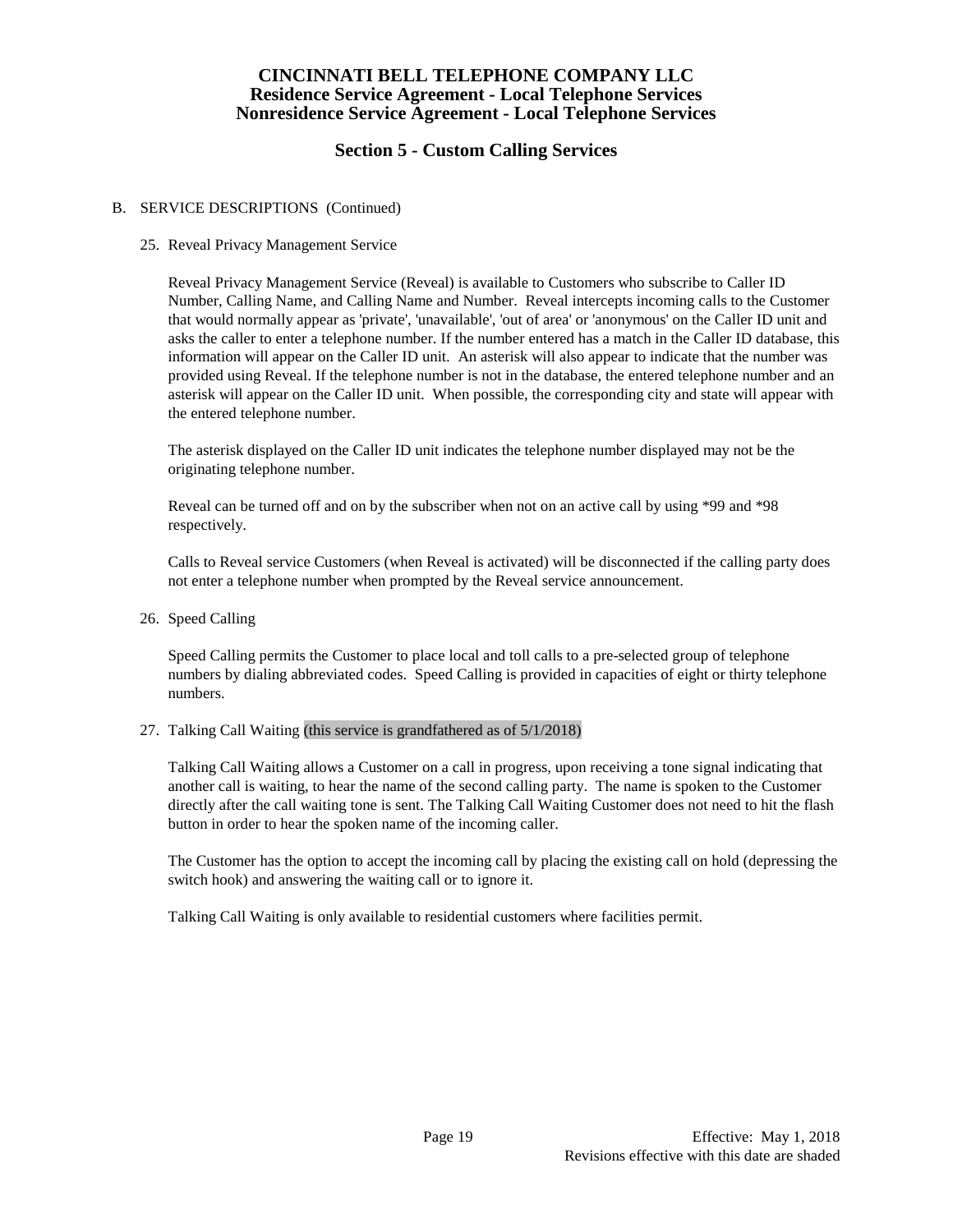# **Section 5 - Custom Calling Services**

### B. SERVICE DESCRIPTIONS (Continued)

#### 28. Three-Way Calling

Three-Way Calling permits the Customer to add a third party to an existing connection, thus establishing a three-way conference call. Because of transmission limitations, it is recommended that not more than one of the parties included in a three-way conference call be outside the Local Service Area of the Customer establishing the call.

Customers may utilize Three-Way Calling on a subscription basis or on a pay-per-use basis. Customers obtaining the service on a subscription basis order the service in advance and the feature is always activated for their use. These Customers incur a monthly charge and receive unlimited use of the Three-Way Calling feature

Customers who obtain the service on a pay-per-use basis order Three-Way Calling in advance and then activate the Three-Way Calling feature by dialing an activation code each time they want to utilize Three-Way Calling. These Customers incur a specific charge for each activation (usage) of the Three-Way Calling feature but no monthly charge. The pay-per-use option is only available where facilities permit and at the option of the Company.

29. Voice Mail Support Package

The voice Mail Support Package is a bundle that includes the following Custom Calling services:

Call Forwarding Busy Call Forwarding Don't Answer Message Waiting Indicator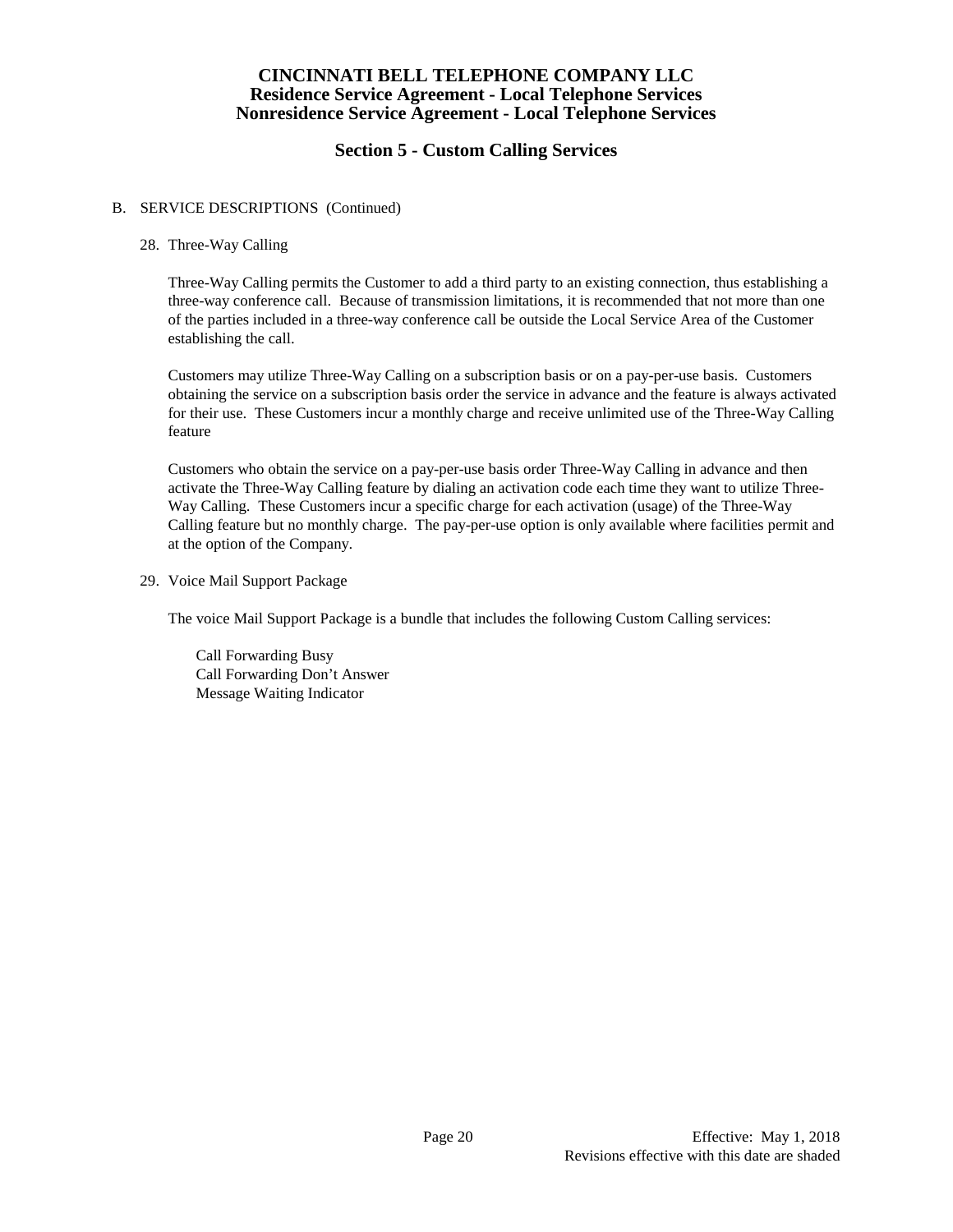# **Section 5 - Custom Calling Services**

### C. CUSTOM CALLING SERVICE AVAILABILITY

The following chart shows Custom Calling Service feature availability by type of service. Service is only available where facilities permit.

|                                     | Residence               | Nonresidence            | Nonresidence            |
|-------------------------------------|-------------------------|-------------------------|-------------------------|
| <b>Custom Calling Services</b>      | Line                    | Line                    | Trunk                   |
| Anonymous Call Rejection            | Y                       | Y                       | N                       |
| Anywhere Call Forwarding            | Y                       | Y                       | N                       |
| Call Block (*60)                    | Y                       | Y                       | N                       |
| Call Forwarding Busy Line           | Y                       | Y                       | Y                       |
| Call Forwarding Don't Answer        | Y                       | Y                       | Y                       |
| Call Forwarding Variable            | Y                       | Y                       | Y                       |
| Call Return (*69)                   | Y                       | Y                       | N                       |
| Call Tracing                        | Y                       | Y                       | Y                       |
| Call Transfer                       | Y                       | Y                       | N                       |
| Call Waiting                        | Y                       | Y                       | N                       |
| <b>Call Waiting Deluxe</b>          | $\overline{\mathrm{Y}}$ | ¥                       | $\overline{\mathsf{N}}$ |
| Caller ID                           | Y                       | Y                       | $\mathbf N$             |
| <b>Calling Name</b>                 | Y                       | Y                       | N                       |
| Calling Name and Number             | Y                       | Y                       | $\mathbf N$             |
| <b>Message Waiting Indicator</b>    | Y                       | Y                       | N                       |
| Multiple Directory Numbers per Line | Y                       | Y                       | N                       |
| with Distinctive Ringing            |                         |                         |                         |
| Per Call Number Privacy             | Y                       | Y                       | Y                       |
| Per Line Number Privacy             | Y                       | Y                       | Y                       |
| Priority Call                       | Y                       | Y                       | $\mathbf N$             |
| Priority Forward                    | Y                       | Y                       | N                       |
| Quite Time                          | Y                       | N                       | N                       |
| Repeat Dialing (*68)                | Y                       | Y                       | N                       |
| Reveal                              | Y                       | Y                       | $\mathbf N$             |
| Speed Calling 8                     | Y                       | Y                       | Y                       |
| Speed Calling 30                    | Y                       | Y                       | Y                       |
| <b>Talking Call Waiting</b>         | ¥                       | $\overline{\mathsf{N}}$ | $\overline{\mathsf{N}}$ |
| Three Way Calling                   | Y                       | Y                       | N                       |
| Voice Mail Support Package          | Y                       | Y                       | N                       |

Y = YES, AVAILABLE N = NOT AVAILABLE